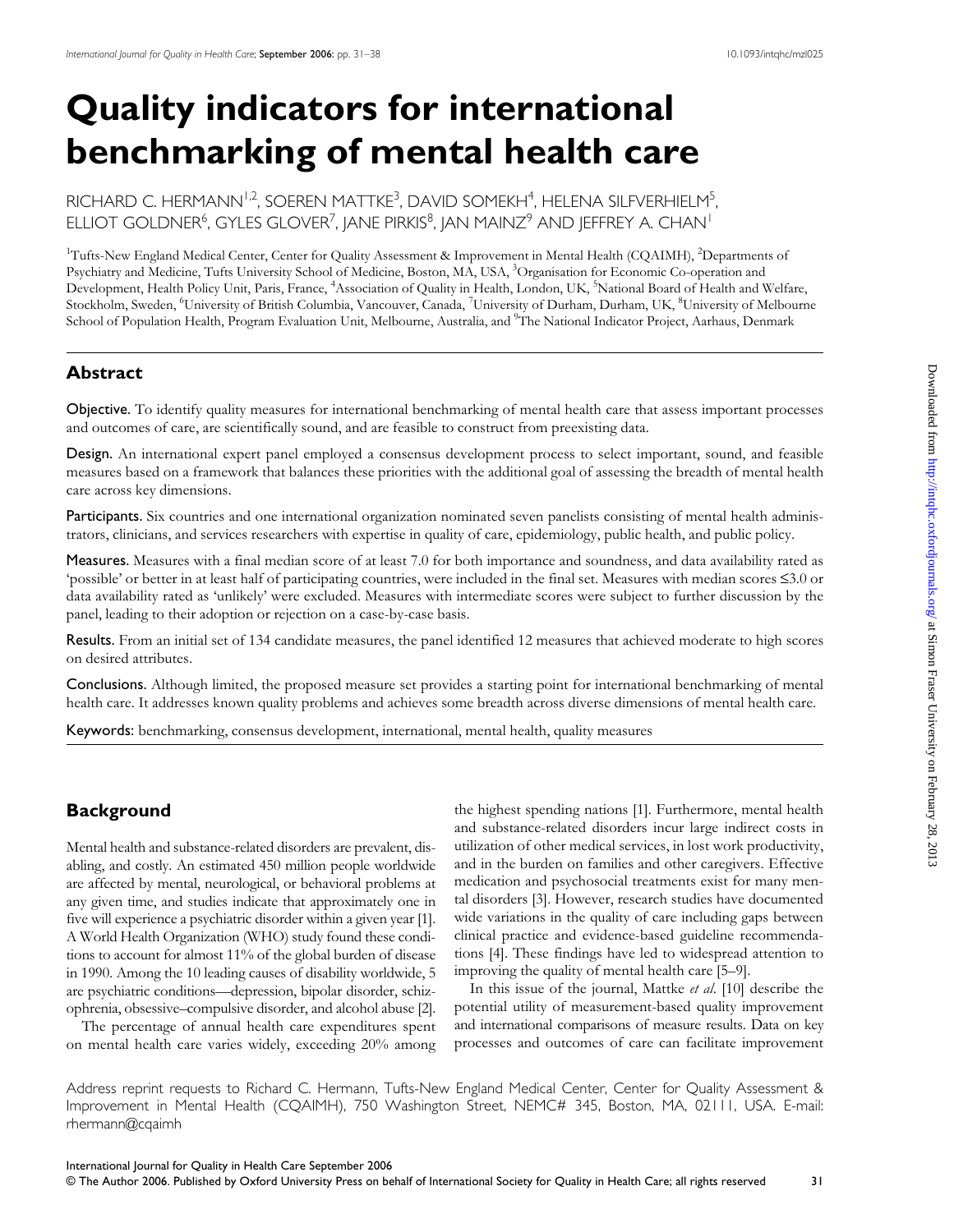within organizations delivering care, provide oversight of quality by public agencies and private payers, and provide insight into what levels of performance are feasible. These activities require robust measures that permit meaningful comparisons across providers, systems, or geographic regions. In many areas of health care, however, there is a lack of agreement on which measures should be used. In mental health care, the challenges are to some extent even greater the diverse nature of the field and competing priorities among stakeholders have slowed consensus development on a core set of measures for common use [4]. Despite these limitations, several countries have implemented measures to evaluate mental health care [11–22].

The Organization for Economic and Community Development's Health Care Quality Indicators Project (OECD– HCQI) is the first effort of which we are aware to identify measures for international benchmarking of quality of mental health care. This article reports on the methods employed to develop consensus among participants along with the resulting measures, as well as challenges to be surmounted for further progress to be achieved.

## **Methods**

We conducted a consensus development process with a panel of international experts drawing on established procedures and based on a framework for quality-measure selection. The consensus development process employed elements of the modified Delphi method, because it has been applied to selection of quality measures [23,24]. The panelists' evaluation was conducted over two phases. In the first phase, each panelist anonymously rated measures on numerical scales for importance, soundness, and feasibility. The results were used to identify measures with sufficient consensus for inclusion or exclusion. For measures where consensus was lacking, the panel conducted a second review, making decisions about inclusion/exclusion on a case-by-case basis.

Our framework [25] reflects the twin—and in some respects conflicting—goals of measure selection. In selecting quality measures, organizations typically seek to maximize desirable measure attributes, which the OECD–HCQI characterizes as: importance, scientific soundness, and feasibility. But organizations also typically seek measures that are representative of highly diverse health care systems. Dimensions of this diversity include domains of quality (e.g. prevention, access, assessment, treatment, continuity, coordination, safety, and outcomes). They also include breadth among clinical disorders (emphasizing conditions with high prevalence, morbidity, and treatability), treatment modalities (both medication and psychosocial variation), clinical settings across the continuum of care, and vulnerable subpopulations including children, the elderly, and racial/ethnic minorities. Complicating the process of measure selection are tensions among these goals. Clinically important, evidence-based measures typically require richer, more costly data sources [26]—thus, more important measures may be less feasible to implement. Measures of mental health care for children are at an earlier stage

of development and testing than measures for adults—thus, broader representativeness may conflict with scientific soundness. These examples illustrate trade-offs in measure selection that our framework helps to make explicit and addressable [25].

In response to a call for participation from the OECD Secretariat six countries (United Kingdom, Sweden, Canada, Australia, Denmark, and the United States) and one international organization, the European Society for Quality in Healthcare (ESQH) nominated seven panelists. Panel members included mental health administrators, clinicians, and services researchers with expertise in quality of care, epidemiology, public health, and public policy. Additionally, each panelist had experience in the development of national core sets of quality measures for mental health care.

The seven panelists participated in a multistage consensus development process (Figure 1). Firstly, panelists identified and reviewed 134 measures of care for mental health and substance-use disorders (the *candidate set*). Indicators were drawn from OECD member countries' initiatives, conducted by national health departments, payers, accreditors, researchers, and other stakeholder organizations. Specific sources included the Canadian Mental Health Advisory Network, the United Kingdom Department of Health, the Center for Quality Assessment and Improvement in Mental Health's National Inventory of Mental Health Quality Measures, numerous US stakeholder initiatives, and published research reports. Information about these sources is detailed in the report, Selecting Indicators for the Quality of Mental Health Care at the Health Systems Level in OECD Countries [27].

The 134 candidate measures were screened against the criteria established by the OECD Secretariat to identify measures appropriate for international benchmarking [28]. The criteria sought to establish a conceptual focus, standardized methods, and a preliminary, achievable goal that would serve as a foundation for future work. For inclusion in the candidate set, measures had to meet each of the following:

- Indicators focusing on quality (as opposed to cost or utilization).
- Indicators relevant to assessing quality at the system level.
- Indicators focusing on technical (rather than interpersonal) quality.
- Indicators constructed from pre-existing administrative data based on standardized coding.
- Single item indicators (rather than multi-item scales).

Of the candidate measures, 23 met screening criteria (the *screened set*). These measures, accompanied by information on their specifications and data sources, were reviewed and rated by the panel using a structured assessment process. Each measure was rated anonymously on 9-point Likert scales for indicator importance and scientific soundness. In rating importance, panelists were asked to consider import to policy, impact on health, and susceptibility to being influenced by the health care system. In rating scientific soundness, panelists were asked to consider face validity, content validity, and explicitness of the evidence base. Each panelist also rated the feasibility of data collection in his or her country as likely, possible, or unlikely for each measure. Ratings were obtained from five panelists (all but representatives from Denmark and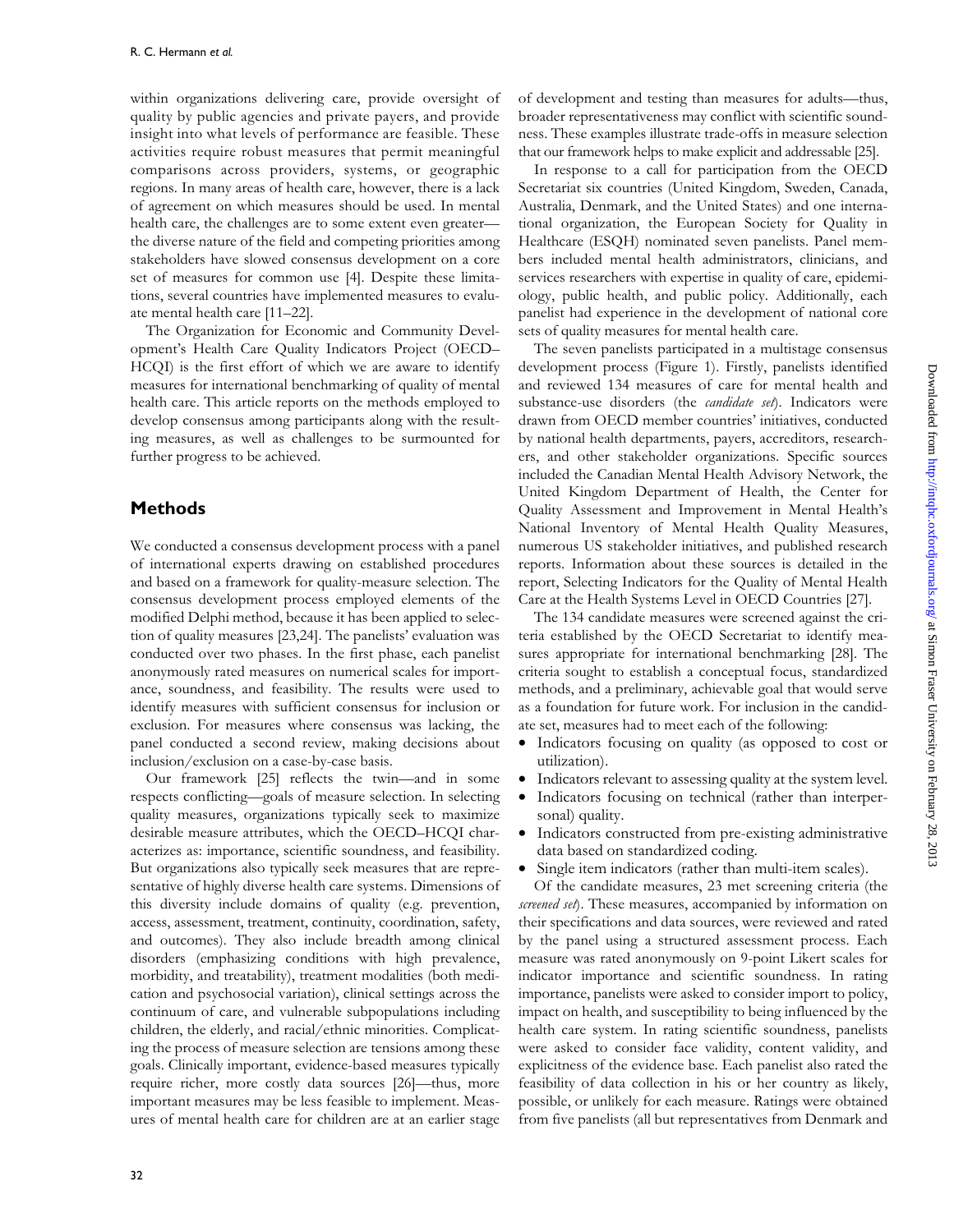

Figure 1 Measure selection process.

ESQH); all seven panelists participated in discussions preceding and subsequent to the rating process.

In developing decision rules for inclusion/exclusion of measures, we adopted the approach used in the RAND appropriateness method [29]: 9–7 indicating agreement, 6–4 neither agreement nor disagreement, and 3–1 disagreement. To derive a *preliminary set*, we included measures that [1] had a median score ≥7 for both importance and soundness *and* [2] more than half of participating panelists reported that data availability for the indicator was either 'possible' or 'likely'. Excluded from this preliminary set were measures that had a

median score ≤3 for either importance or soundness *or* half or more participating panelists reported that data availability was 'unlikely'.

The remaining measures—with importance and soundness scores between 4 and 7 as well as more than half of panelists reporting data availability to be at least 'possible'—were returned to the panel for a second round of review. Each measure was discussed further with regard to their merit and their contribution to the breadth of topics addressed. Inclusion/exclusion decisions were then made on a case-by-case basis by consensus. The resulting *recommended set* was forwarded to the OECD–HCQI Steering Committee for their consideration.

## **Results**

Of the initial 134 *candidate set* measures, only 23 (17%) met the specified screening criteria and were rated by the expert panel. Of the 23 measures meeting screening criteria, 4 received ratings meeting the inclusion criteria for the *preliminary set*, 4 met exclusion criteria, and 15 with intermediate ratings were forwarded to the panel for further review. Panelists discussed the strengths and weaknesses of the measures receiving intermediate ratings along with their relative contribution to a broad and balanced measure set. Consensus was achieved on including 8 of the 15 measures in the final, *recommended set*, for 12 measures.

Table 1 demonstrates the influence of each stage of the selection process on the diversity of the resulting measure sets. In proceeding from the candidate measure set to the criteria-based preliminary set, the number of quality domains represented by the resulting measure set decreased from eight to two, diagnostic groups categories from six to three, treatment modalities from five to one, and vulnerable populations from five to one. In the subsequent phase of the selection process, panelists noted what they regarded as important gaps among the subjects of these measures and identified what they considered 'good enough' measures among those with intermediate scores to fill these gaps. This phase resulted in an expansion in the number of measures within in each dimension in the final, recommended measure set to four quality domains, three diagnostic groups, four treatment modalities, and four vulnerable populations.

Table 2 describes the measures in the recommended set and their rating scores. The mean importance score for the set was 6.66, and the mean score for scientific soundness was 6.21. Data availability was assessed as 'likely' or 'possible' by all five panelists for seven measures and by four of the five panelists for the other five measures. Minor revisions were made to the recommended measures to refine specifications and eliminate redundancy.

## **Discussion**

The 12 indicators recommended by the Mental Health Panel assess clinically important processes and outcomes of care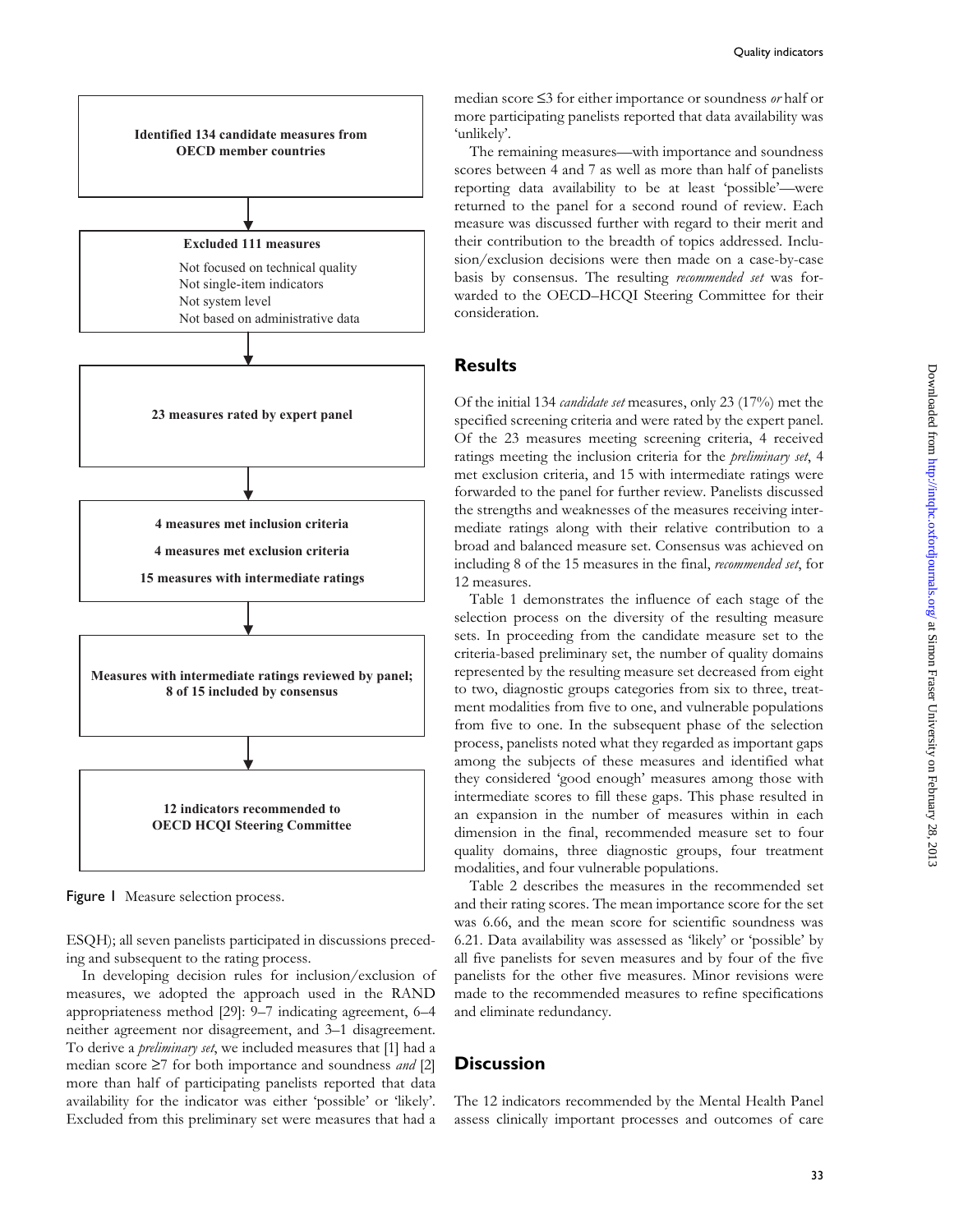| Table I Characteristics of initial, screened, and recommended indicators |  |
|--------------------------------------------------------------------------|--|
|--------------------------------------------------------------------------|--|

|                                         | Indicator set                |                            |                                       |                                 |  |
|-----------------------------------------|------------------------------|----------------------------|---------------------------------------|---------------------------------|--|
|                                         | Candidate set<br>$(n = 134)$ | Screened set<br>$(n = 23)$ | Preliminary set<br>$= 23$ ( $n = 4$ ) | Recommended<br>set ( $n = 12$ ) |  |
| Quality domain                          |                              |                            |                                       |                                 |  |
| Process                                 | 113                          | 18                         | 4                                     | 11                              |  |
| Treatment                               | 43                           | 12                         | $\overline{c}$                        | 6                               |  |
| Continuity                              | 11                           | 4                          | $\overline{2}$                        | 4                               |  |
| Coordination                            | $\overline{4}$               | 2                          | $\overline{0}$                        |                                 |  |
| Safety                                  | 23                           | $\theta$                   | $\overline{0}$                        | 0                               |  |
| Assessment                              | 18                           | $\theta$                   | $\theta$                              | 0                               |  |
| Prevention                              | $\theta$                     | 0                          | $\theta$                              | $\theta$                        |  |
| Access                                  | $\theta$                     | 0                          | $\overline{0}$                        | 0                               |  |
| Other                                   | 14                           | $\overline{0}$             | $\overline{0}$                        | $\theta$                        |  |
| Outcome                                 | 21                           | 5                          | 0                                     | 1                               |  |
| Clinical conditions                     |                              |                            |                                       |                                 |  |
| Across diagnoses                        | 84                           | 13                         | 2                                     | 7                               |  |
| Depressive disorders                    | 38                           | 6                          | 1                                     | 3                               |  |
| Schizophrenia/Other psychotic disorders | 5                            | 1                          | $\overline{0}$                        | $\theta$                        |  |
| Substance-related disorders             | 3                            | 1                          | 1                                     | 2                               |  |
| Bipolar disorder                        | $\mathbf{1}$                 | 1                          | $\theta$                              | $\theta$                        |  |
| Borderline personality disorder         | 1                            | 1                          | $\theta$                              | $\theta$                        |  |
| Treatment modalities                    |                              |                            |                                       |                                 |  |
| Medication                              | 20                           | 5                          | $\mathbf{1}$                          | 3                               |  |
| Case management                         | 3                            | 2                          | $\theta$                              | 1                               |  |
| Psychotherapy                           | $\overline{c}$               | 1                          | $\theta$                              | 1                               |  |
| Electroconvulsive Therapy (ECT)         | $\mathbf{2}$                 | 0                          | $\overline{0}$                        | $\theta$                        |  |
| Other                                   | $\overline{2}$               | 2                          | $\theta$                              | 1                               |  |
| Vulnerable populations                  |                              |                            |                                       |                                 |  |
| Elderly                                 | 18                           | 3                          | $\theta$                              | 1                               |  |
| Severe persistent mental illness        | 17                           | $\overline{c}$             | $\overline{0}$                        |                                 |  |
| Children/adolescents                    | $\mathbf{2}$                 | $\overline{0}$             | $\overline{0}$                        | 0                               |  |
| Racial/ethnic minorities                | $\mathbf{1}$                 | 1                          | 0                                     |                                 |  |
| Dual diagnosis MH/SA                    | $\overline{2}$               | 1                          | $\mathbf{1}$                          | 1                               |  |
| Settings                                |                              |                            |                                       |                                 |  |
| Outpatient                              | 44                           | 13                         | 3                                     | 8                               |  |
| In-patient                              | 42                           | 4                          | 1                                     | 1                               |  |
| Unspecified                             | 48                           | 6                          | $\theta$                              | 3                               |  |

evaluate care specific to depression and substance-use disorders—conditions of high prevalence, morbidity, and treatability. The measures evaluate several domains of quality, including treatment, continuity, coordination, and outcome. They assess several modalities of treatment, including medication management, psychotherapy, and case management. They evaluate care in both in-patient and outpatient settings, as well as care for vulnerable subgroups such as elderly

Limited to measures previously implemented within OECD member countries and constructible from pre-existing administrative data sets, the resulting measure set also has significant gaps. Hundreds of quality measures have been proposed for mental health care; however, a US study found wide variability in their evidence base, operational development,

patients and racial/ethnic minorities.

where there is known variation in the quality of clinical practice. The measures, selected by an international expert panel using a structured process, represent progress toward the goal of identifying consensus-based measures for international benchmarking of mental health care. This is only a step in a longer-term process, however, as noted by the measures' moderate ratings on importance, scientific soundness, and feasibility. Information on these measures—including their clinical rationale, basis in research evidence, specifications, prior results, and testing—can be found in the OECD report and detailed review of measures [4,27].

The selection process achieved some degree of success toward the objective of selecting a measure set reflecting the diversity of mental health systems. The majority of the measures are applicable across diagnostic categories, whereas five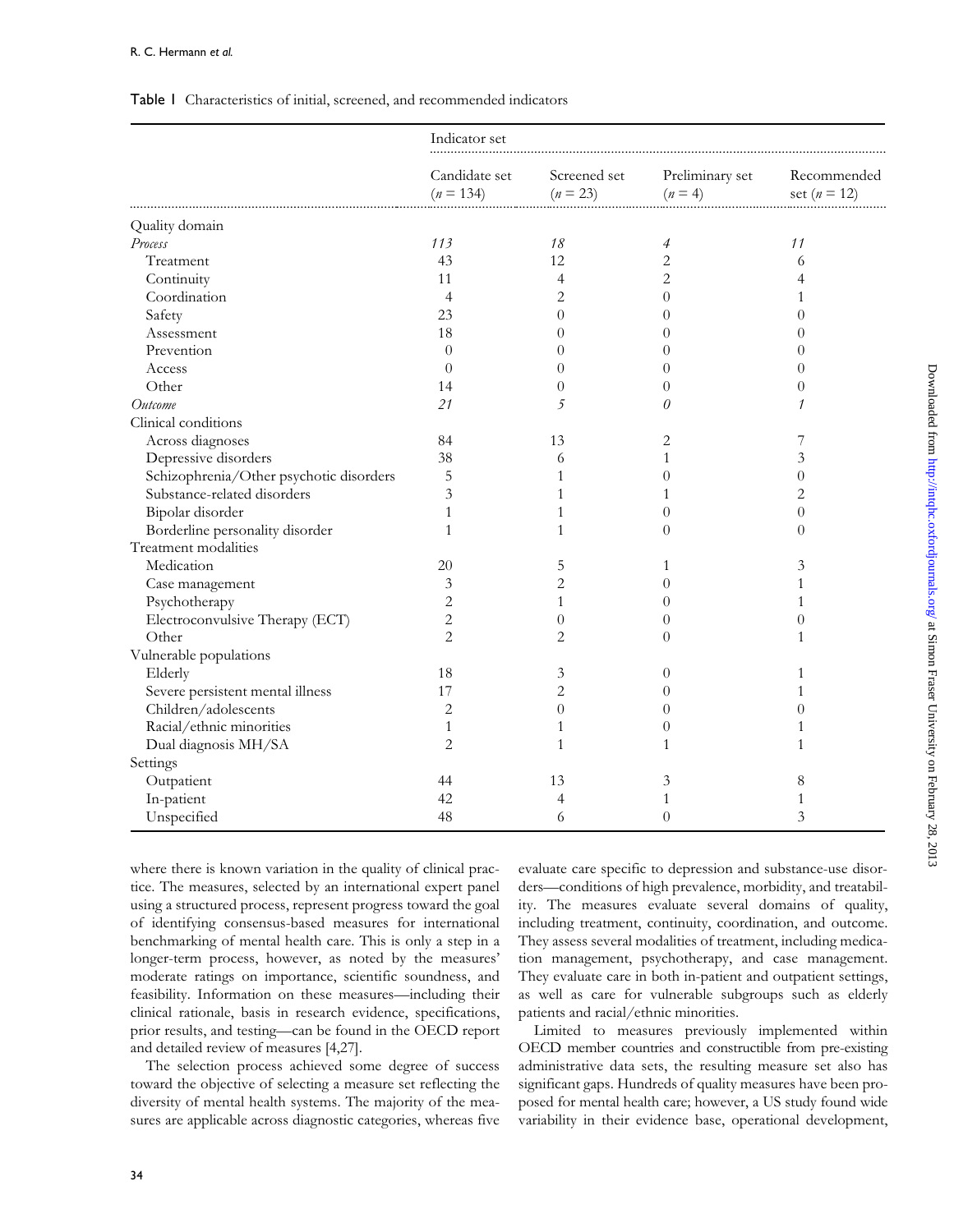| Table 2 Ratings for recommended mental health and substance-related quality indicators |  |
|----------------------------------------------------------------------------------------|--|
|----------------------------------------------------------------------------------------|--|

| Name                                                                                                   | Description                                                                                                                                                                                                                                        | Importance<br>median | Soundness<br>median | Data availability ( $n = 5$ panelists) |                 |   |
|--------------------------------------------------------------------------------------------------------|----------------------------------------------------------------------------------------------------------------------------------------------------------------------------------------------------------------------------------------------------|----------------------|---------------------|----------------------------------------|-----------------|---|
|                                                                                                        |                                                                                                                                                                                                                                                    |                      |                     | Unlikely                               | Possible Likely |   |
| <i><u>I</u></i> reatment                                                                               |                                                                                                                                                                                                                                                    |                      |                     |                                        |                 |   |
| Visits during acute<br>phase treatment<br>of depression                                                | % of persons with a new diagnosis<br>of major depression who receive<br>at least three medication visits or<br>at least eight psychotherapy visits in<br>a 12-week period [34].                                                                    | 7.00                 | 7.50                | 1                                      | 2               | 2 |
| Hospital readmissions<br>for psychiatric patients                                                      | % of discharges from psychiatric<br>in-patient care during a 12-month<br>reporting period readmitted to<br>psychiatric in-patient care that<br>occurred within 7 and 30 days [12].                                                                 | 7.00                 | 7.00                | $\theta$                               | $\overline{0}$  | 5 |
| Length of treatment for<br>substance-related<br>disorders                                              | % of persons initiating treatment<br>for a substance-related disorder<br>with treatment lasting at least 90<br>days [35].                                                                                                                          | 6.00                 | 6.50                | $\theta$                               | 3               | 2 |
| Use of anticholinergic<br>antidepressant drugs<br>among elderly patients                               | % of persons age 65+ years<br>prescribed antidepressants using<br>an anticholinergic anti-depressant<br>drug [36].                                                                                                                                 | 6.00                 | 6.00                | 1                                      | 2               | 2 |
| Continuous<br>antidepressant<br>medication treatment in<br>acute phase                                 | % of persons age $\geq$ 18 years who are<br>diagnosed with a new episode of<br>depression and treated with<br>antidepressant medication, with an<br>84-day (12-week acute treatment<br>phase) treatment with<br>antidepressant medication [15,37]. | 6.00                 | 4.00                | 1                                      | 2               | 2 |
| Continuous<br>antidepressant<br>medication treatment in<br>continuation phase                          | % of persons age $\geq$ 18 years who are 6.00<br>diagnosed with a new episode of<br>depression and treated with<br>antidepressant medication, with a<br>180-day treatment of antidepressant<br>medication [15,37].                                 |                      | 4.00                | 1                                      | 2               | 2 |
| Continuity<br>Timely ambulatory<br>follow-up after mental<br>health hospitalization                    | % of persons hospitalized for<br>primary mental health diagnoses<br>with an ambulatory mental health<br>encounter with a mental health<br>practitioner within 7 and 30 days of<br>discharge [12].                                                  | 8.00                 | 7.00                | $\theta$                               | 1               | 4 |
| Continuity of visits after<br>hospitalization for dual<br>psychiatric/substance-<br>related conditions | % of persons discharged with a dual<br>diagnosis of psychiatric disorder<br>and substance abuse with at least<br>four psychiatric and at least four<br>substance abuse visits within the 12<br>months after discharge [38].                        | 7.00                 | 7.00                | $\theta$                               | 3               | 2 |
| Racial/ethnic disparities<br>in mental health follow-<br>up rates                                      | % of persons with a mental health-<br>related visit receiving at least one<br>visit in 12 months after initial visit<br>stratified by race/ethnicity [18].                                                                                         | 7.00                 | 6.50                | $\overline{0}$                         | 3               | 2 |

*continued*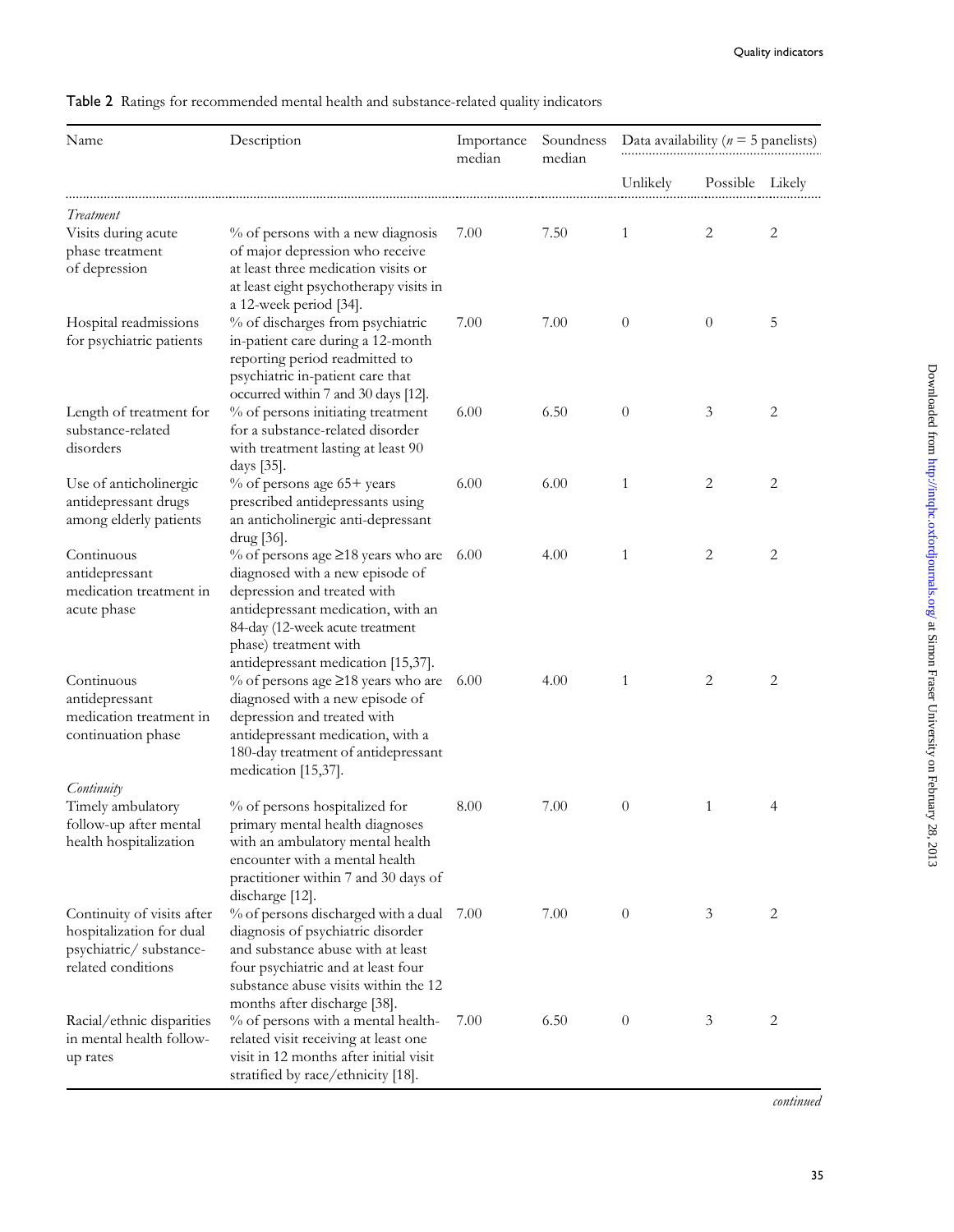| Continuity of visits after<br>mental health-related<br>hospitalization | % of persons hospitalized for<br>psychiatric or substance-related<br>disorder with at least one visit per<br>month for 6 months after<br>hospitalization [39]. | 6.00 | 6.00 | $\overline{0}$ | 1 | $\overline{4}$ |
|------------------------------------------------------------------------|----------------------------------------------------------------------------------------------------------------------------------------------------------------|------|------|----------------|---|----------------|
| Coordination                                                           |                                                                                                                                                                |      |      |                |   |                |
| Case management for<br>severe psychiatric<br>disorders                 | % of persons with a specified<br>severe psychiatric disorder in<br>contact with the health care system<br>who receive case management (all<br>types) $[12]$ .  | 7.00 | 6.50 | $\Omega$       | 4 |                |
| Outcome                                                                |                                                                                                                                                                |      |      |                |   |                |
| Mortality for persons<br>with severe psychiatric<br>disorders          | Standardized mortality rate for % of 7.00<br>persons in total population with<br>specified severe psychiatric<br>disorders [12].                               |      | 6.50 | 1              | 2 | 2              |

#### Table 2 *continued*

validity and reliability, and adequacy of case mix adjustment [4,26]. Table 1 demonstrates the implications of these findings for this project—namely the loss of diversity among measure topics as standards for importance, soundness and feasibility are applied. The recommended measure set lacks indicators of prevention, access, assessment, and safety of care. Although several measures could be meaningfully stratified by age, the set does not include measures specific to children's mental health services. Common comorbidities of mental illness—including substance-use disorders and medical conditions—are only indirectly addressed. Measures were not available to assess emergent care or services at intermediate levels of care, such as residential or partial programs. The medication measures examine appropriateness of care more effectively than the measures of psychosocial interventions such as therapy or case management. A contributing factor is that administrative data provide more detailed information about medication management (e.g. dose, duration, and intensity) than about the content of psychosocial treatments. These challenges have been encountered in other initiatives that have sought to identify measures based on administrative data [30]. They are intensified here by the further restriction to data available on a comparable basis across several countries.

Limitations to this study include the number of participants (seven individuals from six countries and one international organization). Panelists did have a unique depth of experience, each previously having participated in one or more national or international consensus development processes on this topic. The generalizability of the results may be limited to developed countries, because developing countries struggle with the adequacy of their data systems in addition to their systems of mental health care. The WHO has developed the WHO Assessment Instrument for Mental Health Systems (WHO–AIMS) to support quality assessment and planning in low- and middle-income countries lacking robust systems for administrative data [31].

It should additionally be noted that measures of rate-based processes and outcomes represent a subset of a broader range of approaches to quality assessment in mental health care. Other methods providing essential insights include: (i) evaluation of patient perceptions of care, (ii) measurement of clinical outcomes, such as change in symptoms, functioning, or quality of life, and (iii) assessment of the fidelity of evidence-based interventions to their empirically proven models. There has been little standardized implementation of such instruments either within or between nations [32].

Progress from this point forward is likely to be incremental and iterative. First, this measure set will need refinement as the OECD further investigates the availability of required data elements among countries participating in the benchmarking initiative. Secondly, pilot implementation of these measures would provide data allowing for measure testing and development of case mix adjustment. Thirdly, the measure of life expectancy among individuals with severe mental illness illustrates the potential for linkage among data sources to contribute to the development of meaningful quality measures. The indicator reflects research findings that individuals with severe mental illness die at a younger age than members of the general population and that better detection and general medical care for these individuals could contribute to narrowing this gap [33]. The OECD plans to further explore the ability of member countries to link national health care and mortality data sets. Analogous linkages may present opportunities to examine educational or criminal-justice outcomes of mental health care. Fourthly, these initial efforts at consensus development should be built upon by identifying key clinical variables that, if added to existing administrative data systems, would allow for measurement of important clinical processes. A more extensive but crucial undertaking is developing consensus nationally and internationally on standardized methods for structured assessment of clinical diagnoses, symptom severity, and functional impairment as well as on tools to evaluate patient experiences and treatment fidelity.

In the meantime, the measure set recommended herein provides a starting point for international benchmarking of mental health care. It covers several relevant dimensions of care and addresses known variations in important processes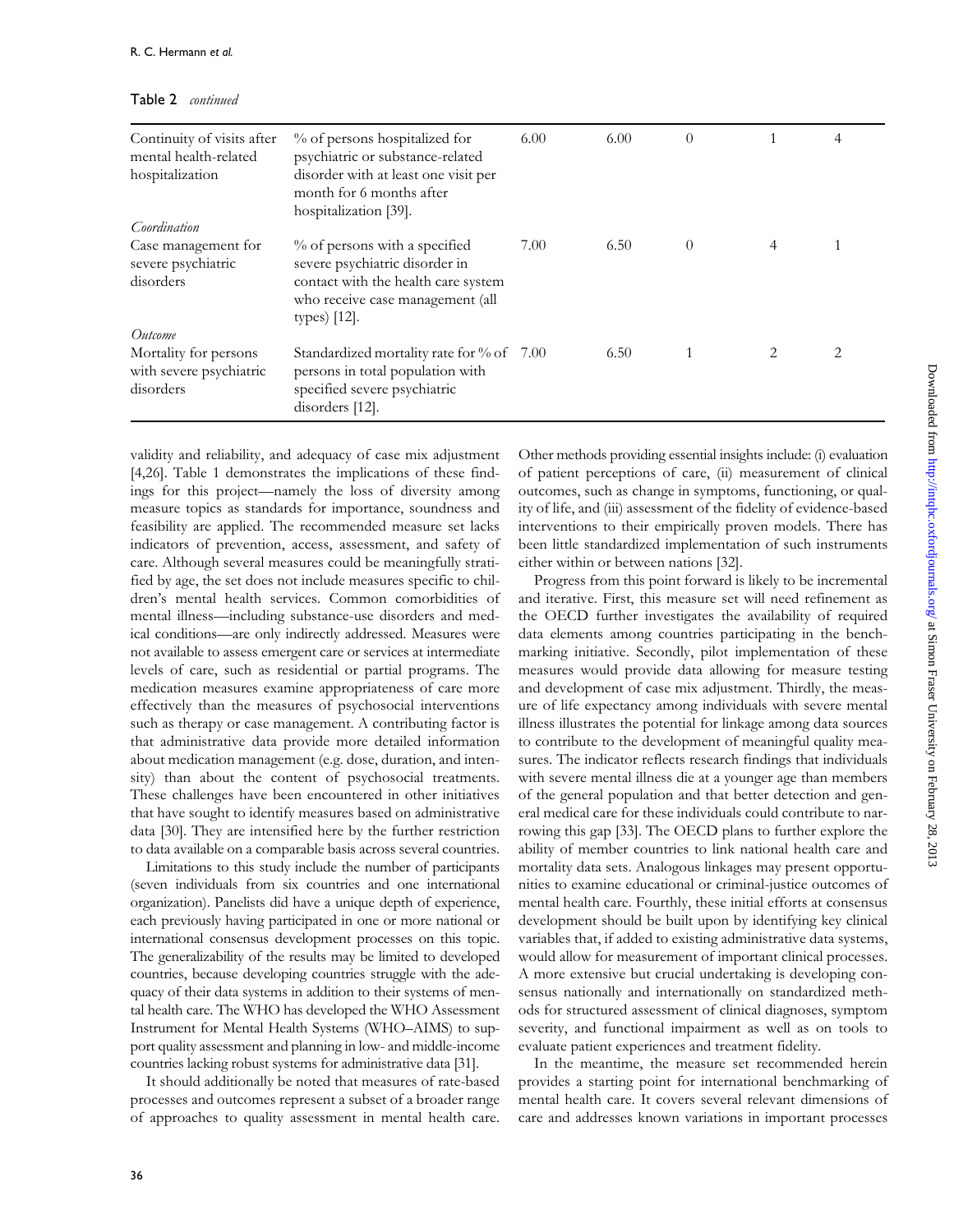and outcomes. Although much work will be needed to refine, specify, implement, and augment these measures, they provide a foundation for further progress.

#### **Acknowledgements**

The authors thank Peter Hussey for his contributions to the indicator selection process, Elizabeth Cote and Leighna Kim for providing research support, and Victoria Braithwaite and Orla Kilcullen for their help in preparing this manuscript. The comments of the members of OECD Expert Group on the Health Care Indicators Project and the Ad Hoc Group on the OECD Health Project on an earlier version of this manuscript are greatly appreciated. The authors also thank John Martin, Martine Durand, Peter Scherer, and Jeremy Hurst for review and comments. This paper reflects the opinion of the authors and not an official position of the OECD, its Member countries or institutions participating in the project.

#### **References**

- 1. World Health Organization. *Mental Health in the WHO European Region*, Fact sheet EURO/03/03, Copenhagen, Vienna, 2003.
- 2. Murray C, Lopez A, eds. *Summary: The Global Burden of Disease: a Comprehensive Assessment of Mortality and Disability from Diseases, Injuries, and Risk Factors in 1990 and Projected to 2020*. Cambridge, MA: Harvard School of Public Health, on behalf of the World Health Organization and the World Bank, Harvard University Press, 1996.
- 3. Gabbard GO, ed. *Treatments of Psychiatric Disorders*, third edition. Washington, DC: American Psychiatric Press, Inc., 2001.
- 4. Hermann RC. *Improving Mental Healthcare: A Guide to Measurement-Based Quality Improvement*. Washington, DC: American Psychiatric Press, Inc., 2005.
- 5. Committee on Quality Health Care in America, Institute of Medicine. *Crossing the Quality Chasm: Adaptation to Mental Health and Addictive Disorders*. Washington, DC: Institute of Medicine.
- 6. World Health Organization. *The World Health Report 2001 Mental Health: New Understanding, New Hope*. Geneva, Switzerland: WHO, 2001.
- 7. Collaborative Working Group on Shared Mental Health Care. *Shared Mental Health Care in Canada – Current Status, Commentary and Recommendations*. Ottawa, Ontario, Canada: Canadian Psychiatric Association and the College of Family Physicians of Canada Collaborative Working Group on Shared Mental Health Care, 2000.
- 8. The Australian Council for Safety and Quality in Health Care. *Achieving Safety and Quality Improvements in Health Care – Sixth Report to the Australian Health Ministers' Conference*. Canberra, ACT: Commonwealth of Australia, 2005.
- 9. United Kingdom Department of Health. *National Service Framework for Mental Health: modern standards and service models*. London, England: UK National Health Service (NHS), 1999.
- 10. Mattke S, Epstein A, Leatherman S. The OECD Health Care Quality Indicators Project: History and Background. *Int J Qual Health Care* (in press).
- 11. Pirkis J, Burgess P, Dunt D, Henry L. *Measuring Quality in Australian Mental Health Services*, Melbourne, Australia: Centre for Health Program Evaluation, 1999 December.
- 12. McEwan K, Goldner EM. *Accountability & Performance Indicators for Mental Health Services & Supports, A Resource Kit*. Ottawa, Canada: Federal/Provincial/Territorial Advisory Network on Mental Health, 2001.
- 13. National Health Service Information Authority. *Mental Health Minimum Data Set, Data Manual*. London, England: United Kingdom National Health Service (NHS), 2002.
- 14. The Commonwealth Fund. *First Report and Recommendations of the Commonwealth Fund's International Working Group on Quality Indicators*, 2004 June.
- 15. National Committee for Quality Assurance. *Health Plan Employer Data and Information Set (HEDIS) 2006*. Washington DC: National Committee for Quality Assurance (NCQA), 2005.
- 16. NASMHPD Research Institute.*Implementation of the NASMHPD Framework of Mental Health Performance Measures by States to Measure Community Performance: 2001*. Alexandria, VA: NASMHPD Research Institute, 2002.
- 17. Garnick D, Lee M, Chalk M *et al*. Establishing the feasibility of performance measures for alcohol and other drugs. *J Subst Abuse Treat* 2002; **23:** 375–385.
- 18. Center for Mental Health Services. *The Final Report of the Mental Health Statistics Improvement Project (MHSIP) Task Force on a Consumer-Oriented Mental Health Report Card*. Rockville, MD: Center for Mental Health Services, 1996.
- 19. Shield T, Campbell S, Rogers A, Worrall A, Chew-Graham C, Gask L. Quality indicators for primary care mental health services. *Qual Saf Health Care* 2003; **12 (2):** 100–106.
- 20. National Mental Health Working Group Information Strategy Committee Performance Indicator Drafting Group. *Key Performance Indicators for Australian Public Mental Health Services. ISC Discussion Paper No. 6*. Canberra, Australia: Australian Government Department of Health and Ageing, 2005.
- 21. Mainz J, Krog BR, Bjornshave B, Bartels P. Nationwide continuous quality improvement using clinical indicators: the Danish National Indicator Project. *Int J Qual Health Care* 2004; **16 (Suppl. 1):** i45–i50.
- 22. Glover GR. A comprehensive clinical database for mental health care in England. *Soc Psychiatry Psychiatr Epidemiol* 2000; **35 (11):** 523–529.
- 23. Hermann RC, Palmer RH, Leff HS *et al*. Achieving consensus across diverse stakeholders on quality measures for mental healthcare. *Med Care* 2004; **42 (12):** 1246–1253.
- 24. Schuster M, Asch S, McGlynn E, Kerr E, Hardy A, Gifford D. Development of a quality of care measurement system for children and adolescents. *Arch Pediatr Adolesc Med* 1997; **151:** 1085–1092.
- 25. Hermann RC, Palmer RH. Common ground: a framework for selecting core quality measures. *Psychiatr Serv* 2002; **53 3:** 281–287.
- 26. Hermann RC, Leff HS, Palmer RH *et al.* Quality measures for mental health care: results from a national inventory. *Med Care Res Rev* 2000; **57 (Suppl. 2):** 135–154.